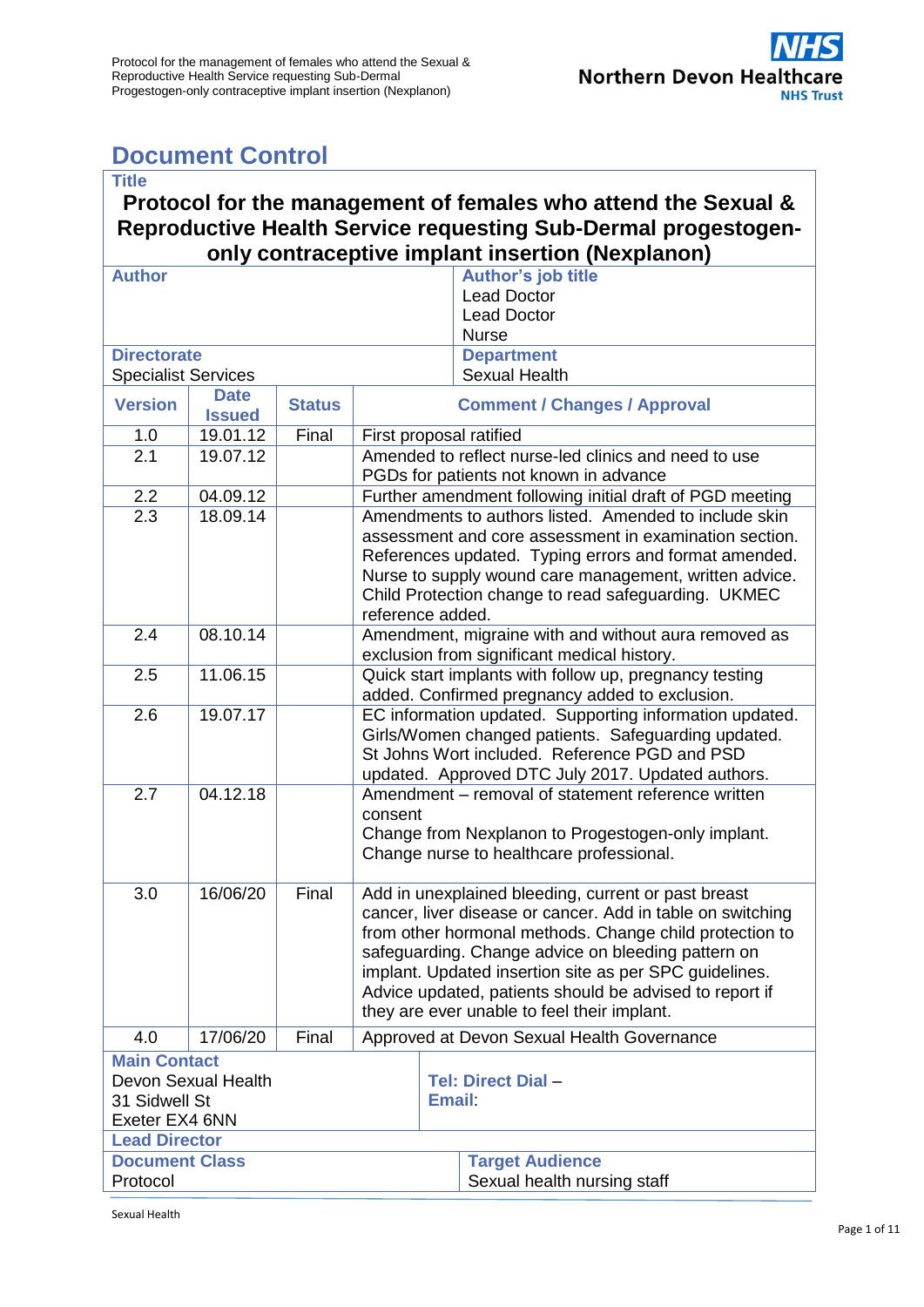| <b>Distribution List</b>                                                                                         |                                      | <b>Distribution Method</b>                                                               |                            |  |  |  |  |
|------------------------------------------------------------------------------------------------------------------|--------------------------------------|------------------------------------------------------------------------------------------|----------------------------|--|--|--|--|
| Devon Sexual Health, 31 Sidwell St, Exeter                                                                       |                                      | Trust's internal website (Bob).                                                          |                            |  |  |  |  |
|                                                                                                                  |                                      |                                                                                          | Sexual health shared drive |  |  |  |  |
| <b>Superseded Documents</b>                                                                                      |                                      |                                                                                          |                            |  |  |  |  |
| <b>Issue Date</b>                                                                                                | <b>Review Date</b>                   |                                                                                          | <b>Review Cycle</b>        |  |  |  |  |
| <b>June 2020</b>                                                                                                 | <b>June 2020</b>                     |                                                                                          | Three years                |  |  |  |  |
| <b>Consulted with the following</b><br>stakeholders:                                                             |                                      | <b>Contact responsible for implementation</b><br>and monitoring compliance:              |                            |  |  |  |  |
| Pharmacist<br>Devon Sexual Health staff                                                                          |                                      | Senior sexual health clinician                                                           |                            |  |  |  |  |
| $\bullet$                                                                                                        |                                      | <b>Education/ training will be provided by:</b><br>Competent sexual health practitioners |                            |  |  |  |  |
| <b>Approval and Review Process</b>                                                                               |                                      |                                                                                          |                            |  |  |  |  |
|                                                                                                                  | Devon Sexual Health Governance Group |                                                                                          |                            |  |  |  |  |
| <b>Local Archive Reference</b>                                                                                   |                                      |                                                                                          |                            |  |  |  |  |
| G:\Sexual Health                                                                                                 |                                      |                                                                                          |                            |  |  |  |  |
| <b>Local Path</b>                                                                                                |                                      |                                                                                          |                            |  |  |  |  |
| Nurse protocols                                                                                                  |                                      |                                                                                          |                            |  |  |  |  |
| <b>Filename</b>                                                                                                  |                                      |                                                                                          |                            |  |  |  |  |
| <b>Policy categories for Trust's internal</b><br><b>website (Bob)</b>                                            |                                      | <b>Tags for Trust's internal website (Bob)</b><br>Progestogen,                           |                            |  |  |  |  |
| <b>Sexual Health Protocol</b>                                                                                    |                                      |                                                                                          |                            |  |  |  |  |
| Any revision to an NHSLA document requires the agreement of the Senior<br><b>Governance Manager (Compliance)</b> |                                      |                                                                                          |                            |  |  |  |  |
|                                                                                                                  |                                      |                                                                                          |                            |  |  |  |  |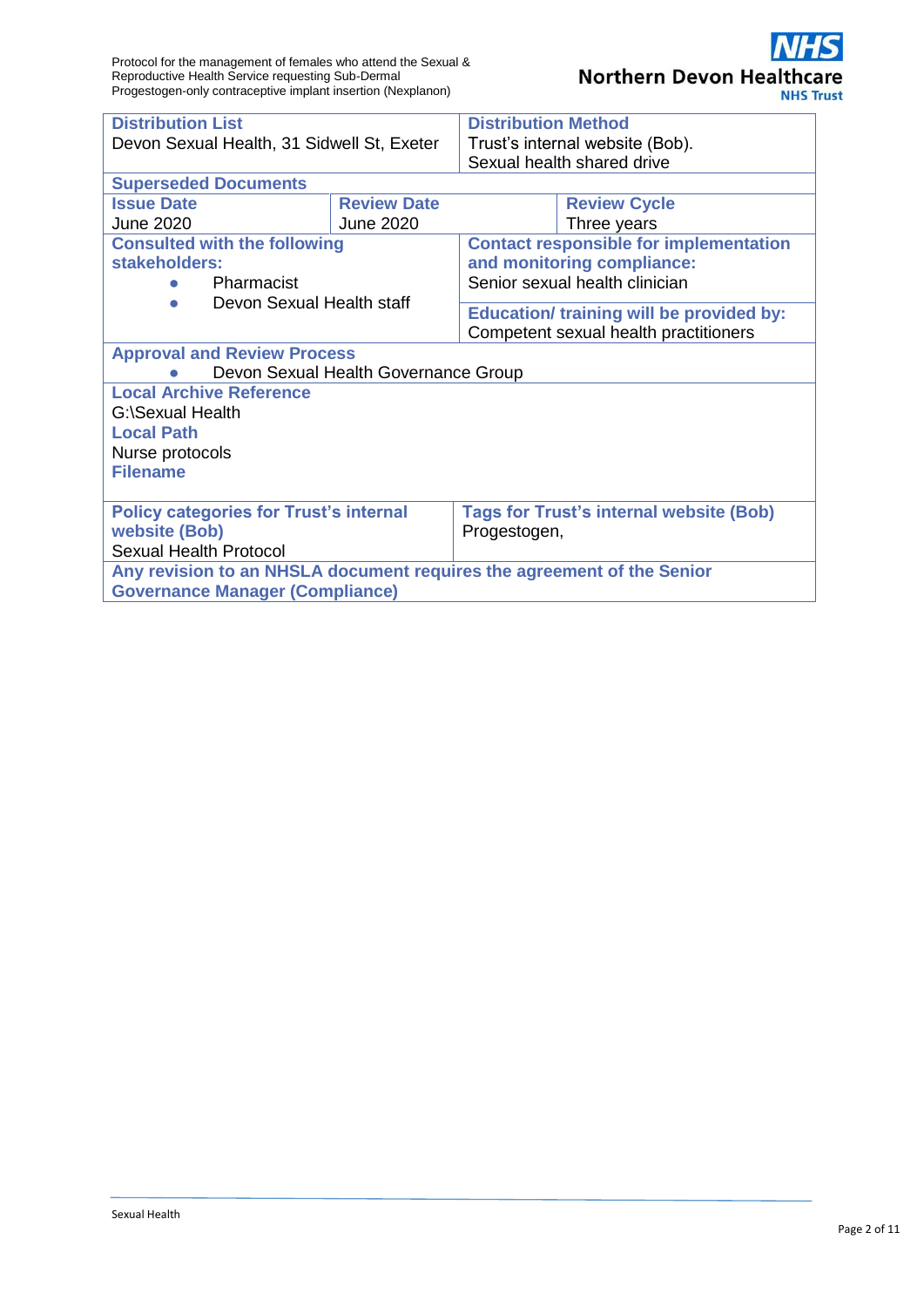

### **CONTENTS**

|    | <b>Document Control</b>                      | 1                |
|----|----------------------------------------------|------------------|
| 1. | <b>Purpose</b>                               | $\overline{4}$   |
|    | 2. Presenting Symptoms                       | $\boldsymbol{4}$ |
| 3. | <b>History</b>                               | $\overline{4}$   |
|    | 4. Counselling                               | $6\phantom{1}6$  |
|    | 5. Examination                               | $\overline{7}$   |
|    | 6. Referral Pathway                          | $\overline{7}$   |
|    | 7. Treatment Pathway                         | $\overline{7}$   |
| 8. | <b>Discharge Pathway</b>                     | 8                |
| 9. | Documents consulted to prepare this protocol | 9                |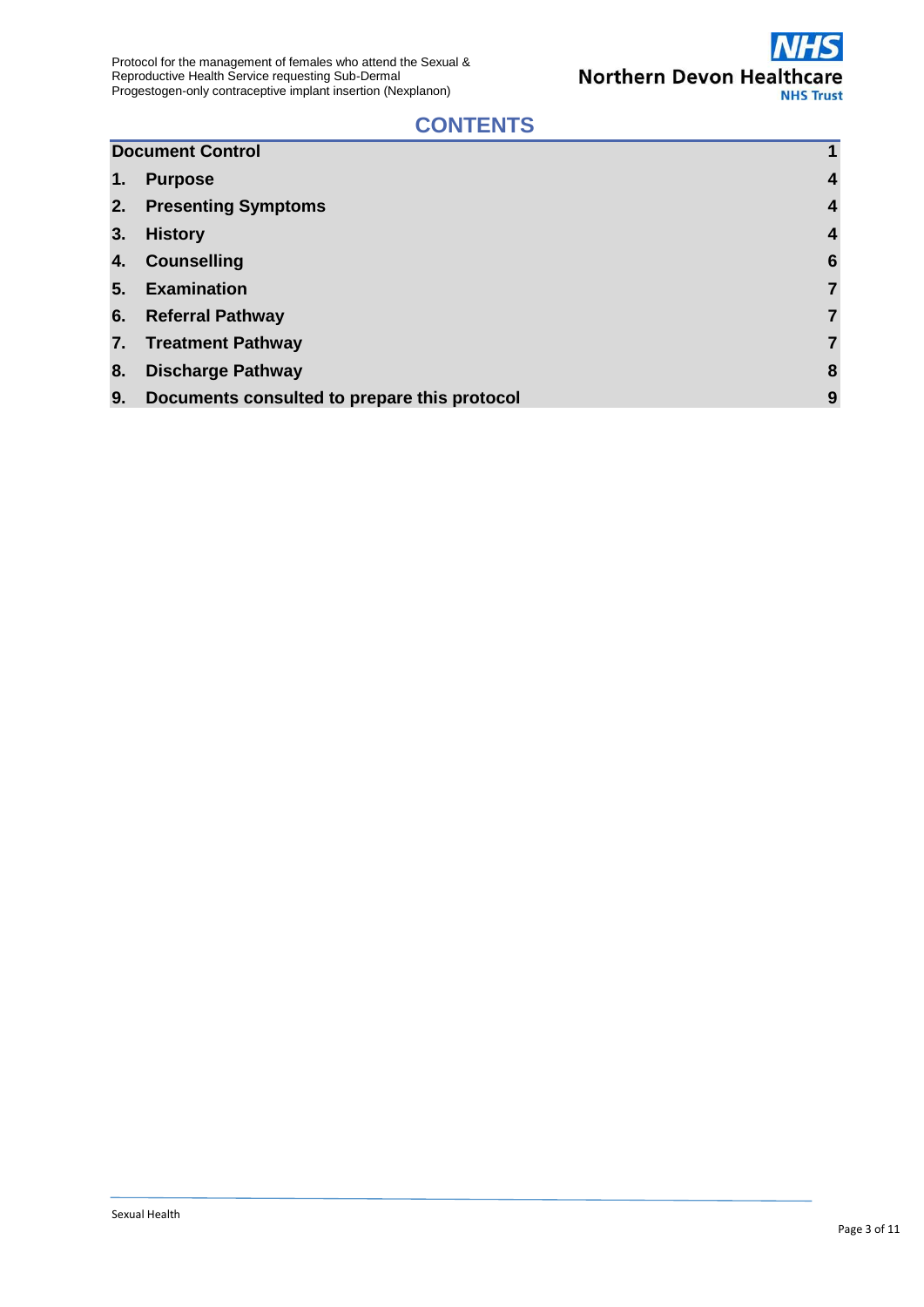

### <span id="page-3-0"></span>**1. Purpose**

**1.1.** This Protocol is for the use by staff employed by Northern Devon Healthcare Trust who have achieved the agreed clinical competencies to work under it.

### <span id="page-3-1"></span>**2. Presenting Symptoms**

- **2.1.** Patients requesting a progestogen only-implant.
- Situation 1: Unknown patient presents requesting progestogen-only implant. The patient will be counselled about the method and arrange an appropriate appointment for fitting.
- Situation 2: The healthcare practitioner will counsel the patient about the method prior to fitting the progestogen-only implant as part of the same consultation under PGD (PGD Pathway).
- Situation 3: Named patient attends for initial counselling for progestogen-only implant with appropriately trained practitioner. Patient Specific Directive (PSD) put in place prior to fitting. The fitting is undertaken during separate consultation.

### <span id="page-3-2"></span>**3. History**

#### **3.1. Significant medical history**

Refer to UKMeC if there are any concomitant medical condition and discuss with appropriate medical/independent non-medical prescriber any medical condition or medication of which thehealthcare professional is unsure or uncertain.

#### **3.2. Any medication**

The medical practitioner will always check any medication being taken for interactions with the progestogen-only implant or Lidocaine (for guidance see current British National Formulary (BNF) or North and East Devon Formulary and Referral, available on BOB.

#### **3.3. Special considerations**

Has the patient taken Ulipristal acetate (UPA-EC) the last five days? It is recommended by the Faculty guideline development group that the Progestogen-only implant is avoided for five days after UPA – EC to avoid compromising the ability of UPA-EC to delay ovulation

#### **3.4. Any current drugs that induce liver enzymes or that have been taken in the previous 28 days**

Consider DMPA/IUC as an alternative method or inform the patient to use condoms until 28 days after stopping treatment.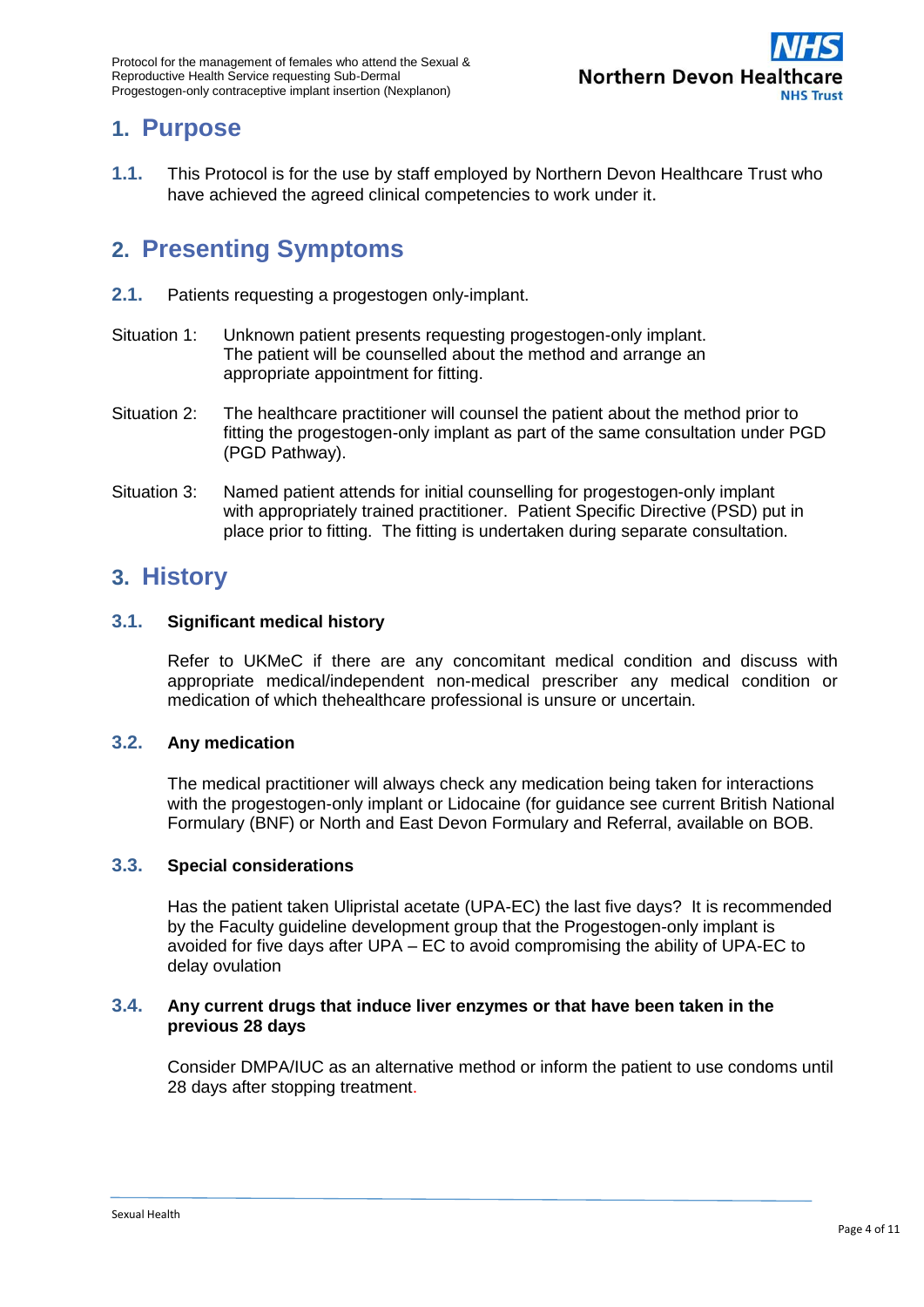

Examples of liver enzyme inducing drugs are:

- Anticonvulsant drugs: Carbamazepine, Oxcarbazepine, Phenytoin, Phenobarbital, Primidone, Topiramate
- Antituberculosis drugs: Rifampicin and Rifabutin
- Antifungal drugs: Griseofulvin
- Protease inhibitors: Atazanavir, Lopinavir, Ritonavir, Darunavir
- Non-nucleoside reverse transcriptase inhibitors: Efavirenz, Nevirapine
- Others: Modafinil, St John's Wort (hypericum), Tacrolimus, Bosetan, barbiturates

Consult BNF for full list

#### **3.5. Any allergies**

Progestogen, Etonogestrol or any excipient in Nexplanon, local anaesthetic or adhesive plasters.

#### **3.6. Possibility of pregnancy**

Confirmed pregnancy is exclusion to fitting an implant A pregnancy test, if available, adds weight to the exclusion of pregnancy, but only if  $\geq 3$ weeks since the last episode of unprotected sexual intercourse.

Health professionals can be "reasonably certain" that a woman is not currently pregnant if any one or more of the following criteria are met and there are no symptoms or signs of pregnancy:

- She has not had intercourse since last normal menses
- She has been correctly and consistently using a reliable method of contraception
- She is within the first seven days of the onset of a normal menstrual period
- She is within four weeks postpartum for non-lactating women
- She is within the first seven days post-abortion or miscarriage
- She is fully or nearly fully breastfeeding, amenorrhoeic, and less than six months postpartum

Health professionals should also consider if a woman is at risk of becoming pregnant as a result of unprotected sexual intercourse within the last seven days.

#### **3.7. Exclusion criteria**

- Confirmed pregnancy
- Unexplained vaginal bleeding
- Current or past breast cancer
- Severe decompensated liver disease
- Liver carcinoma
- The patient is taking or has started enzyme inducing medication since the recent initial consultation (see current British National Formulary (BJF) or North and East Devon Formulary and Referral advice (available on intranet) or the FSRH CEU "Drug interactions with hormonal contraception" guidance 2017
- Any patient who has taken Ulipristal Acetate in the last five days

#### **Any concerns should be discussed with senior healthcare practitioner**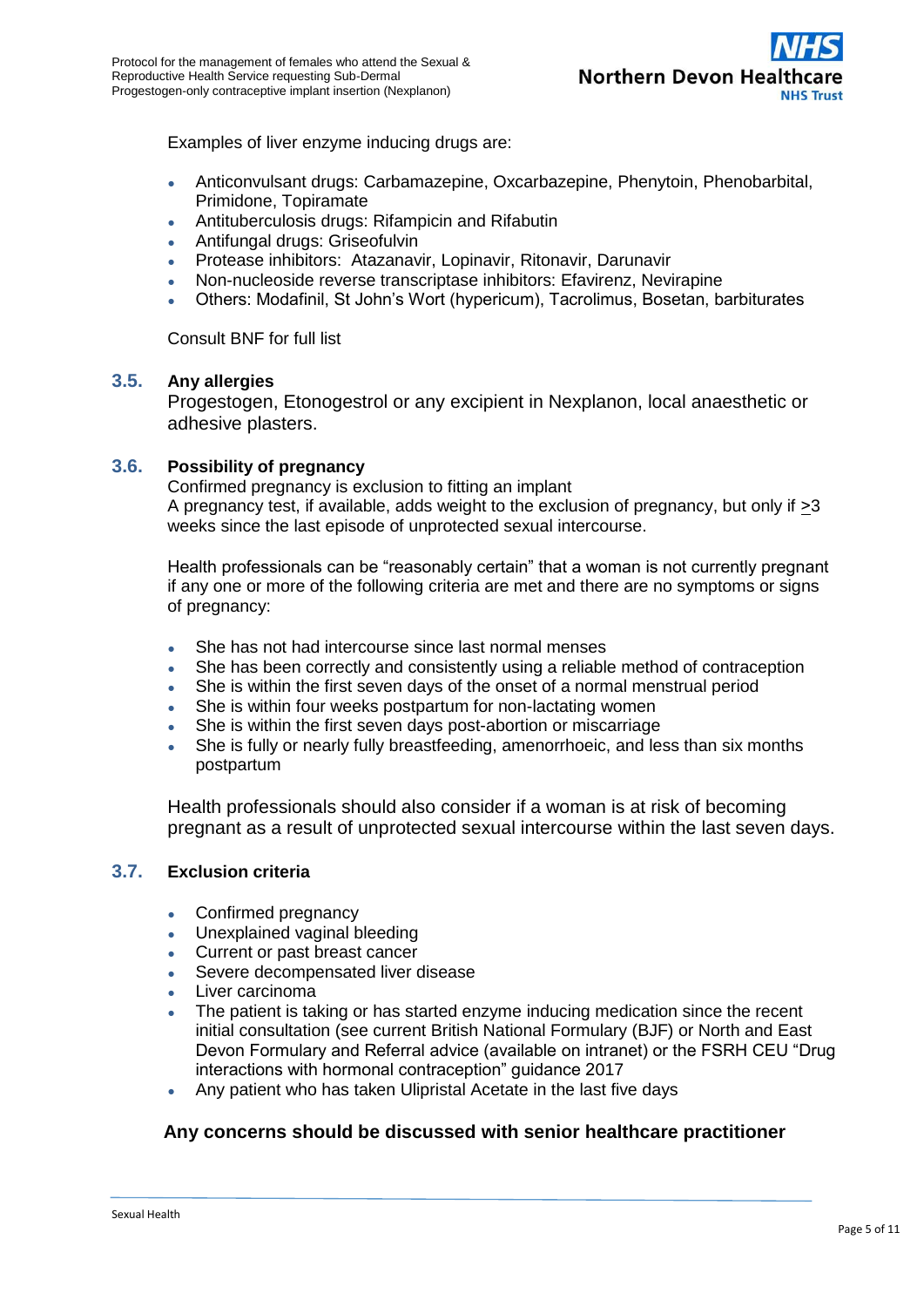

## <span id="page-5-0"></span>**4. Counselling**

#### **4.1. Mode of Action**

Primarily inhibits ovulation, but also alters cervical mucus preventing sperm penetration and normal endometrial development.

#### **4.2. Efficacy**

Provides effective contraception for three years. Overall pregnancy rate is ˂1 in 1000 over three years of use. Pregnancies due to true method failure are extremely rare. Rapid return to fertility after removal. Will require immediate contraception cover after removal as drug concentrations can be undetectable within 24 hours of removal. 94% of women will ovulate within the first three weeks of removal

#### **4.3. Timing of insertion**

FSRH guidance advises that a patient may start the progestogen-only implant up to and including Day 5 of the menstrual cycle without the need for additional contraceptive protection.

The patient may start the Progestogen-only implant at any other time if it is reasonably certain that she is not pregnant. She should then use extra contraceptive protection for the first 7 days. The patient should be advised to do a pregnancy test no sooner than three weeks after the last unprotected sexual intercourse.

For advice on switching from hormonal methods or replacing a progestogen only implant see appendix B.

#### **4.4. Side effects**

The nurse will discuss the possible side effects as listed in the Summary of Product Characteristics (SPC)

- Very commonly reported  $(>1/10)$ : acne, headaches, weight change
- Other possible side effects (1/10-1/100): mood changes, abdominal pain, decreased libido, dizziness, breast tenderness, hair loss, hot flushes, ovarian cyst

#### **4.5. Effect on bleeding patterns**

Fewer than one-quarter of women using the progestogen-only implant will have regular bleeds. Infrequent bleeding is the most common pattern (approximately one-third); around one-fifth of women experience no bleeding; and approximately one-quarter have prolonged or frequent bleeding. Altered bleeding patterns are likely to remain irregular.

It may be possible to prescribe additional hormonal medication in some instances to control the bleeding. Patients should be encouraged to attend seeking help for unacceptable bleeding to help aid Nexplanon compliance.

#### **4.6. Explanation of the fitting procedure and after effects**

Simple minor procedure used to fit implant in non-dominant arm (usually). Local anaesthetic used during the procedure. Analgesics after the procedure are not usually required. A small steri-strip, gauze and bandage are normally applied. The bandage can be removed the same day and the plaster in three to five days. It is advisable to keep the wound dry during this time.

Occasionally there may be some bruising or infection at the site. There will be a small scar where the implant was inserted and/or removed.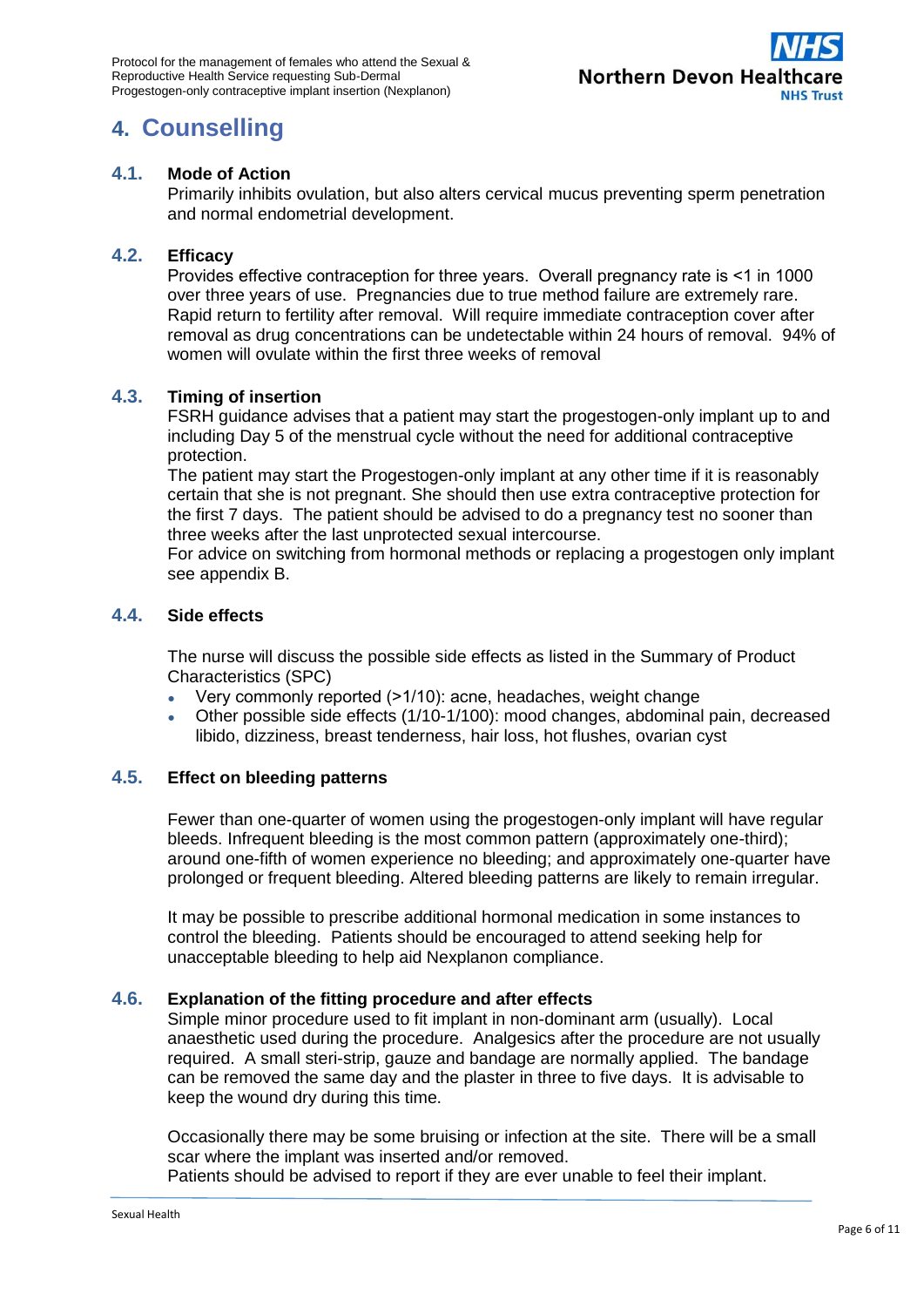

Very rarely it may be difficult to remove the implant, but ordinarily it is a simple procedure similar to insertion. Implants can be refitted into the same arm. Written and verbal explanations of wound care advice to be given.

#### **4.7. Current contraception**

Document current and past methods of contraception.

#### **4.8. Safeguarding**

If a patient is 13-18 years of age: reassure confidentiality and ensure no safeguarding issues, assess and document Fraser competency. Complete the ˂16 template. Discuss with safeguarding leads if any concerns.

Ensure no safeguarding concerns for patients over 18 years of age also.

#### <span id="page-6-0"></span>**5. Examination**

Prior to the fit the skin should be assessed for rashes, dermatitis, and eczema or similar. If there is severe eczema at the insertion site consider treating this before insertion of the implant.

A pregnancy test should be performed as indicated by the history.

### <span id="page-6-1"></span>**6. Referral Pathway**

If the patient does not meet the criteria for fitting a sub-dermal progestogen-only implant then the patient must be referred for further assessment on same day if possible, or as soon as is feasible.

Consider bridging with an alternative method if possible and appropriate if fitting cannot be done that day.

### <span id="page-6-2"></span>**7. Treatment Pathway**

Nexplanon may be inserted only by healthcare practitioners who have been specifically trained to the standard of Faculty of Sexual and Reproductive Health (FSRH) Letter of Competence (LoC) in Sub-Dermal Implant (SDI) insertion and who are approved to work to the Trust's PGD for Local Anaesthetic and Nexplanon.

#### **7.1. Fitting progestogen-only Implant (Nexplanon) as per PSD or PGD**

The nurse will usually fit the progestogen-only implant in the non-dominant arm.

• The woman's arm should be flexed at the elbow with her hand underneath her head (or as close as possible) during insertion and removal of the implant.

• The implant should be inserted subdermally, just under the skin at the inner side of the non-dominant upper arm. The updated insertion site is overlying the triceps muscle about 8-10 cm from the medial epicondyle of the humerus and 3-5 cm posterior to the sulcus (groove) between the biceps and triceps muscles. There is no need to replace implants inserted in accordance with the previous implant instructions, unless there are concerns.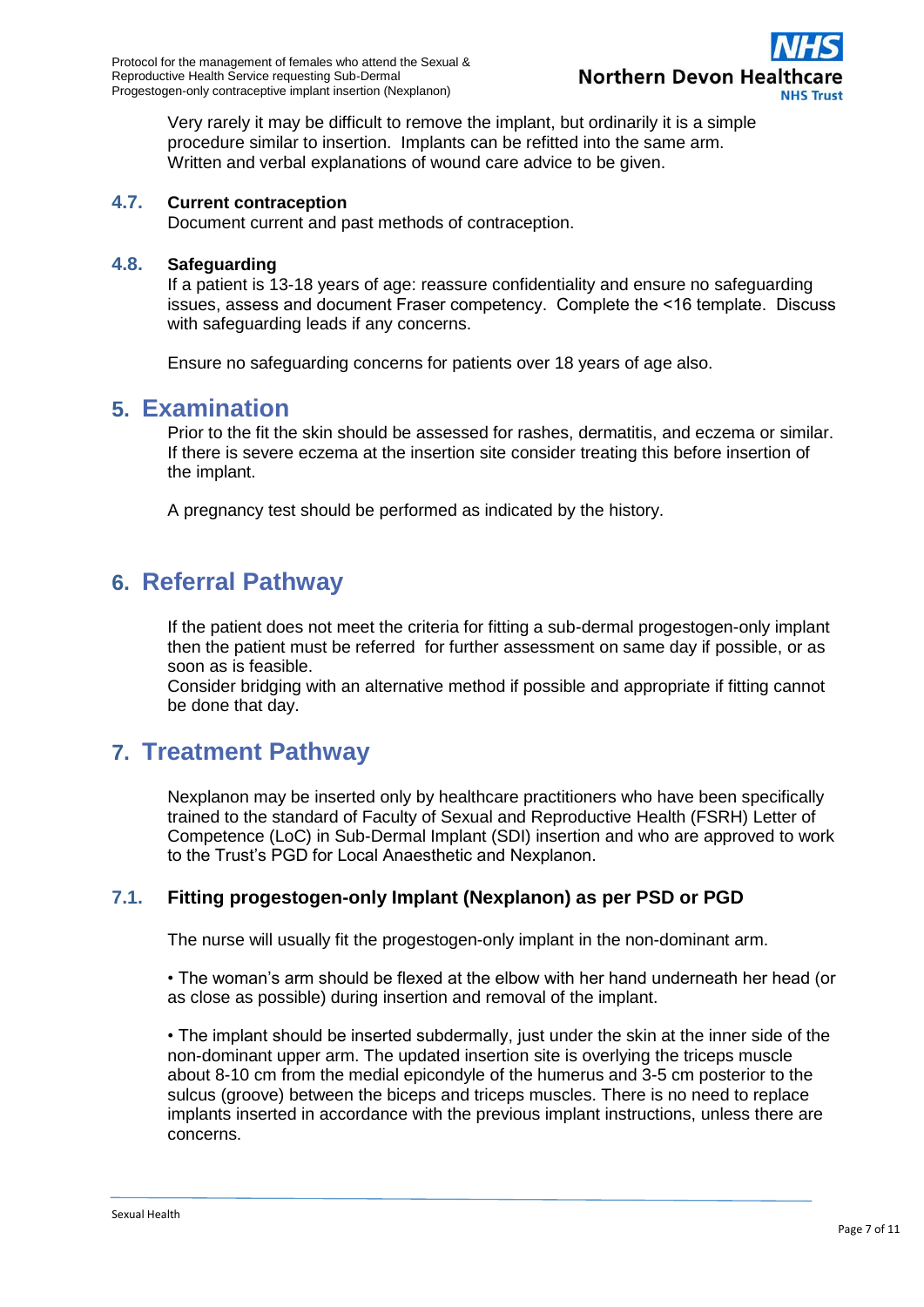

Where possible the patient and practitioner should palpate the implant after insertion to ensure is present.

- **7.2.** They will record in the Electronic Patient Record (using the correct template):
	- The name of the Health Care Assistant/Nurse assisting with the procedure
	- Batch No and expiry date of the local anaesthetic used and the implant.
	- That the implant is palpable, and in which arm
	- They will give advice about wound aftercare
	- They will give specific advice about additional precautions and pregnancy testing as required
	- They will give a reminder card and inform the GP (if the patient is agreeable)
	- They will make sure that the patient understands that the service will not be sending reminders at three years, but that the patient is welcome to return at any time, particularly if experiencing any problems
	- Following Levonorgestrel Emergency Hormonal Contraception LNG-EC quick start of contraception including implants should be offered. Implant fitting should be delayed for 5days after use of Ulipristal emergency contraception. Advise and offer a follow up pregnancy test four weeks after fitting implant.

## <span id="page-7-0"></span>**8. Discharge Pathway**

#### **8.1. Before discharge:**

- Reaffirm patient's contact details
- Document the consultation as per treatment pathway
- The patient should be advised to return if: they cannot feel their implant or if it appears to have changed shape; they notice any skin changes or pain around the site of the implant; they become pregnant; or they develop any condition that may contraindicate continuation of the method.
- Encourage the patient to return if they develop problematic bleeding.

#### **8.2. Ensure as indicated that:**

The patient has understood the information given as per treatment pathway

#### **8.3. Patient follow up:**

As per Treatment Pathway

#### **8.4. Further advice**

- Routine cervical screening to be encouraged as per national guidelines
- If appropriate the nurse will encourage the woman to stop smoking
- Breast awareness should be encouraged
- Full STI screening to be offered as per national guidelines.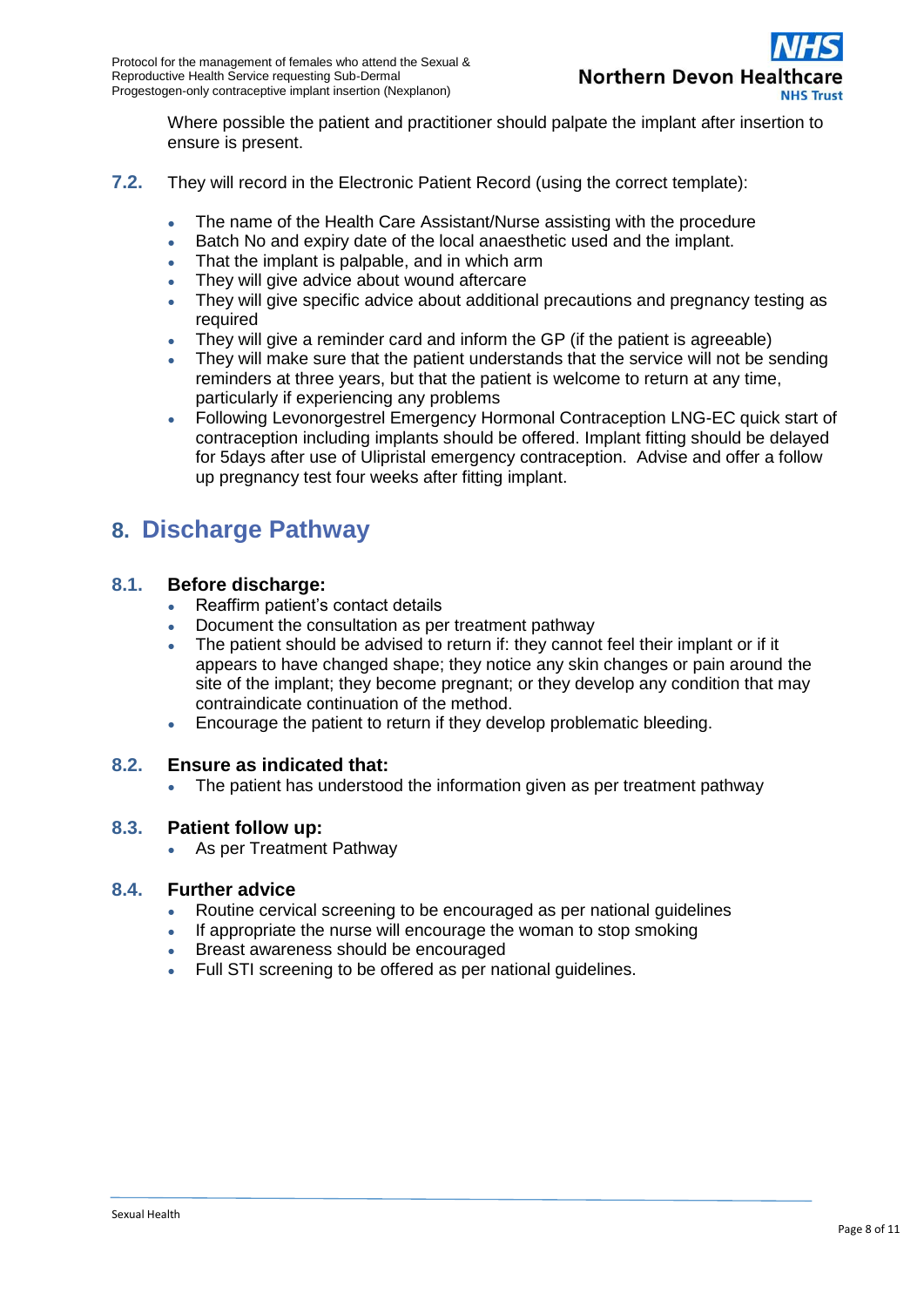

## <span id="page-8-0"></span>**9. Documents consulted to prepare this protocol**

- Fraser Guidelines/Gillick Competence (Gillick v West Norfolk and Wisbech Area Health Authority 1985 3 All ER 402-437)
- Infections post Nexplanon insertion, R Partridge and J Bush (2013) J fam plan Reprod Healthcare (2013: 40: 75 doi: 10.1136/jfprhc-2013-100774
- Safeguarding Children, Northern Devon Healthcare Trust, v2 January 2017
- Safeguarding Adults, Northern Devon Healthcare NHS Trust, v5 Jan 2016.doc (approved at Safeguarding Adult Board 28.01.2016)
- Faculty of Sexual and Reproductive Healthcare Clinical Effectiveness Unit CEU Statement (September 2010) Nexplanon (Update November 2010 change to Progestogen-only implants February 2014
- Faculty of Sexual and Reproductive Healthcare Clinical Effectiveness Unit CEU guidance (March 2017) Emergency Contraception
- National Institute for Health and Clinical Excellence, Long Acting Contraception (clinical guideline No. 30)
- <http://www.nice.org.uk/nicemedia/pdf/> (addendum to Clinical Guideline 30, Longacting reversible contraception)
- UK Medical Eligibility Criteria for Contraception use (UKMEC 2009)
- [https://www.gov.uk/drug-safety-update/nexplanon-etonogestrel-contraceptive](https://www.gov.uk/drug-safety-update/nexplanon-etonogestrel-contraceptive-implants-reports-of-device-in-vasculature-and-lung)[implants-reports-of-device-in-vasculature-and-lung](https://www.gov.uk/drug-safety-update/nexplanon-etonogestrel-contraceptive-implants-reports-of-device-in-vasculature-and-lung)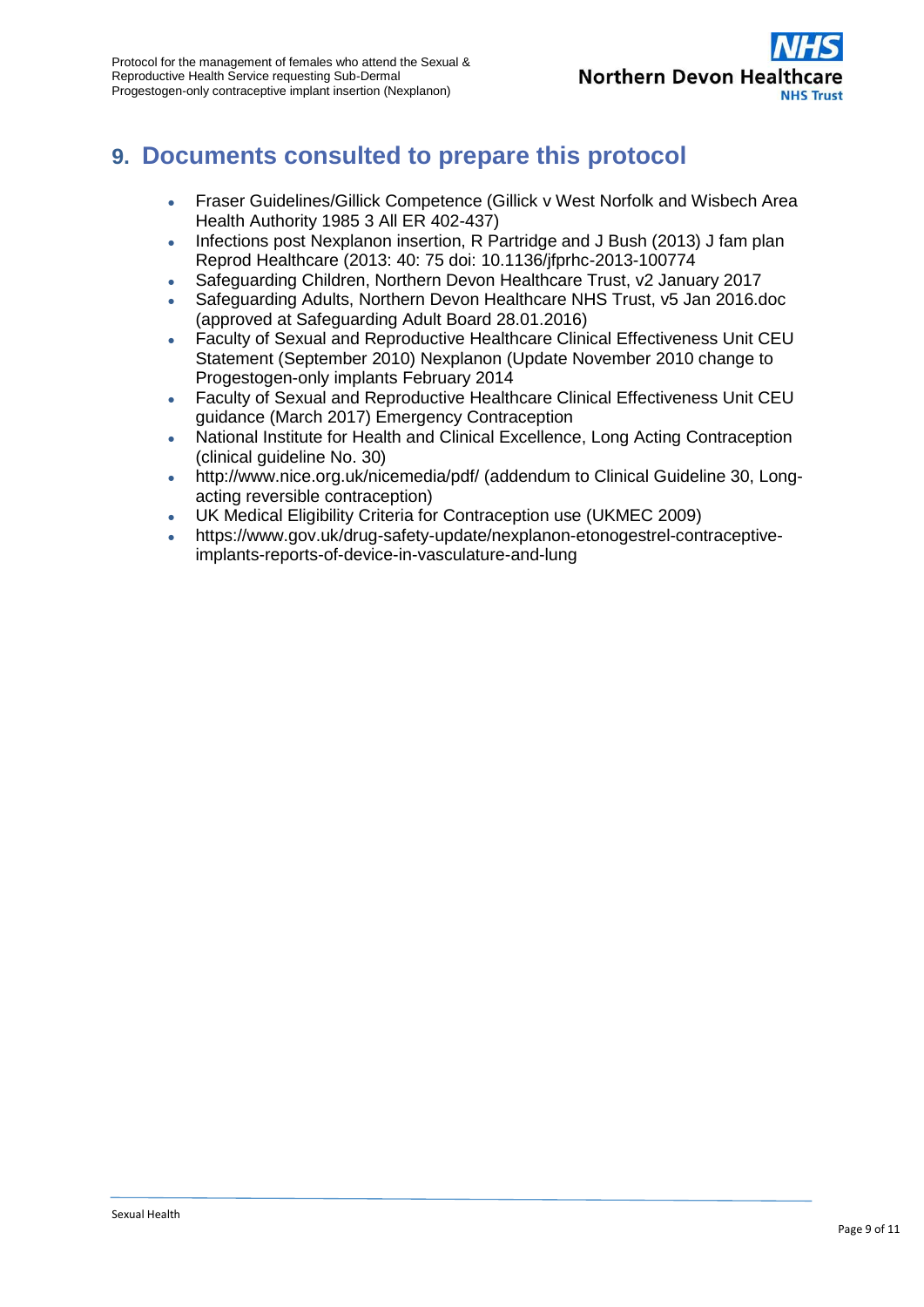

## **10. APPENDIX A – Training Competency Form**

**The registered health professional named below, being employees of Northern Devon Healthcare Trust based at** 

**……………………………………………. have received training and are competent to operate under this protocol**